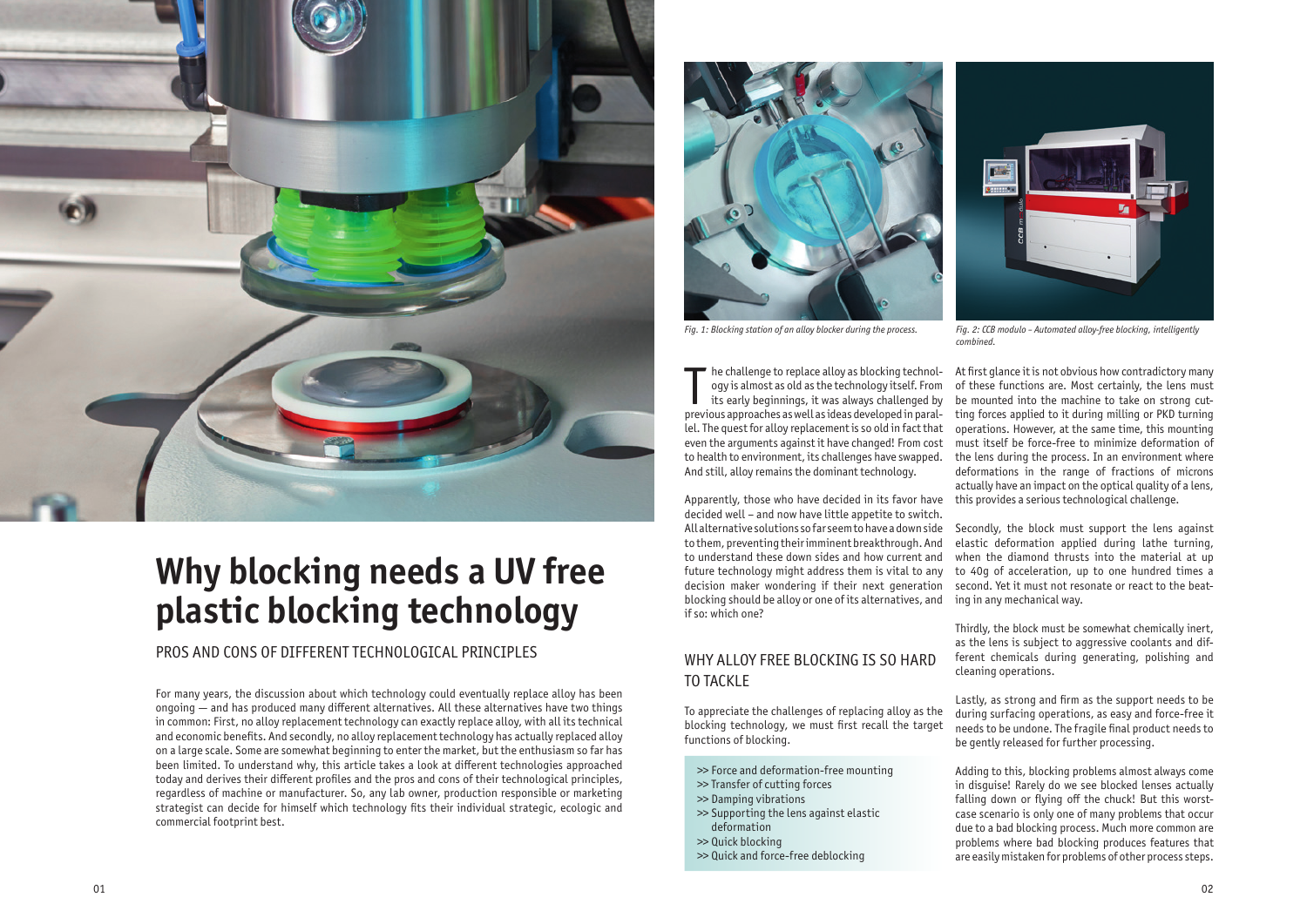Weak support, particularly towards the rim of the lens, may create waviness and haze, easily to be mistaken as polishing problems.

Weak support towards the center can cause power problems and center defects, often mistaken for generator issues. Only assuming the broader technology perspective (which lenses create which problems when) can correctly identify blocking problems for what they truly are. But technology experts capable of doing so are rare, particularly in new or smaller labs. wSo, at times we may hear comments like: "blocking works fine, but we have big polishing issues now…!"

## THE BENEFITS (AND DOWN SIDES) OF ALLOY

Alloy provides the chance to steer clear of many such issues, as it has potentially all of the aforementioned qualities. It mounts the lens without much force. Shrinkage of alloy is very well understood and can be factored into the equation. Its metal nature and the use of adequate block rings supports the lens very well, including the largest common diameters. And melting it away easily and quickly removes it force-free from even the thinnest knife-edged lenses. Residue free reusability ensures a great cost-per lens ratio, and closed loop automation within the blocking/de-blocking cycle removes all health and handling concerns in the lab.

All of this makes it the currently most established, the most mastered, the most cost-efficient blocking technology and sets the quality standard of blocking today, as modern industrialized labs are reluctant to accept significant additional constraints, nor additional costs. And the most pressing argument for its replacement, a regulatory ban, has not materialized, and there is no clear indication that it will any time soon. Neither the EU nor the US have a ban currently on the agenda. So does it even make sense to replace alloy?

It certainly does. Because despite closed loop automation solutions available today, alloy remains a consumable. Milligram per milligram of alloy propagates into the environment, but tens of millions of lenses manufactured every year are adding to tons of mercury, indium and cadmium that are sold, used and eventually lost to the biosphere every year.

The down side of consuming even small quantities is even more significant in regions where disposal costs of contaminated waste are high.

Secondly, customers seem to no longer just pay attention to price, quality and return time. Consumers more and more attach value to the social and environmental footprint of the products and services they use.

Thirdly, the question of alloy could be used as a non-tariff barrier to trade in certain regional markets that are subject to intense lobbying by special interest groups. So, as certain strategies may require alternative blocking solutions, it makes sense to look for alternatives and understand their pros and cons.

## HOW UV CURED GLUE BLOCKING **WORKS**

## VACUUM

Among the oldest technological alternatives, particularly in precision optics, is the absence of any blocking material – directly mounting the lens and holding it with a vacuum. While the technology has proven quite capable with mineral glass lenses in precision optics applications, the situation is very different with organic blanks. While grinded mineral glass provides for extremely high surface accuracy, the situation is very different for modern organic blanks.

The polymerization process and subsequent internal material tension always leads to slight surface deviations of the front curve. The lens does not fully lie against the chuck, but only touches the negative in arbitrary areas. When now sucked into the chuck, the blank deforms in unpredictable ways, creating an unstable surface during generating.

In addition, any gap or chip between the frontside of the blank and the curve of the mounting chuck will immediately cause deformation and power problems amid high cutting forces in modern day generators. Thus, a stable process would require unprecedented accuracy of the blanks and extreme cleanliness of both the front side surface and the chuck. Any operation that might currently cut into alloy (e.g. complex cripping) is impossible, as it would destroy the vacuum.

Different front curves, progressives, and bifocals would either require different inlays, different mounting chucks, or a flexible support like rubber or a gel cushion, making the needed firm support impossible. Labs using vacuum chucking would have to accept severe constraints as to what blanks to use, what front curves to manufacture, and what quality to achieve.

The seal and the support inlet would have to be extremely clean at all times, as any dirt or deviation in the system would immediately destabilize the process. Hard to imagine why anyone would be willing to accept these fundamental technology down sides in an industrial environment.

## WAX

Another traditional blocking material is wax. In comparison with alloy, wax allows for comparably high flexibility with regard to front curve, prism and blank size. However, higher shrinkage poses a problem, and the support of the lens during generating and polishing is weaker. The main issue with wax however is

the chemical contamination of the lens that affects the process steps after surfacing. Wax blocked lenses have long proven to be extremely problematic in coating. Despite these quality impacts, low costs per lens give wax some market share in low-cost / lower quality productions with no expectations to coating quality. In large scale mass manufacturing labs, wax has found limited acceptance.

The history of UV cured polymers reaches back nearly half a century, when advancements in polyurethane chemistry in the 70's gave way to the developments of complex acrylates that form the main compound of most UV cured glues. The first entrances to the ophthalmic industry were made during the early 90's when the idea to use UV glues for blocking emerged for the first time.

By the 2000's, the technology was well understood, however it also became clear that using UV cured polymers pose fundamental technological problems. To understand these drawbacks and how they limit their usefulness for the ophthalmic industry, we have to understand how they actually work.

UV glue usually consists of acrylate oligomers as the main component and photo initiators to start the polymerization process. The photo initiators are weakly bound unstable molecules with a binding energy of precisely the energy of light photons of a certain

wavelength.

The photo initiators determine what form of radiation will start the chemical reaction, visible light and UV are common, but also other forms of radiation are possible.

When their main bond gets dissolved by radiation, the breaking point forms a radical which chemically activates the surrounding oligomers. This then begins connecting to other neighboring molecules, activating them in the process. This process is a chemical chain-reaction called polymerization.

The radicalized oligomer molecules form non-polar covalent atom-to-atom bonds with very high strengths. As a result, molecules form larger and larger strings or networks, growing a solids phase into the liquid phase of the adhesive.

The process is self-sustaining and generates a considerable amount of heat, as the newly built covalent



*Fig. 4: Working principle of vacuum blocking.*



*Fig. 3: Vacuum chuck with blank, inlay and seal.*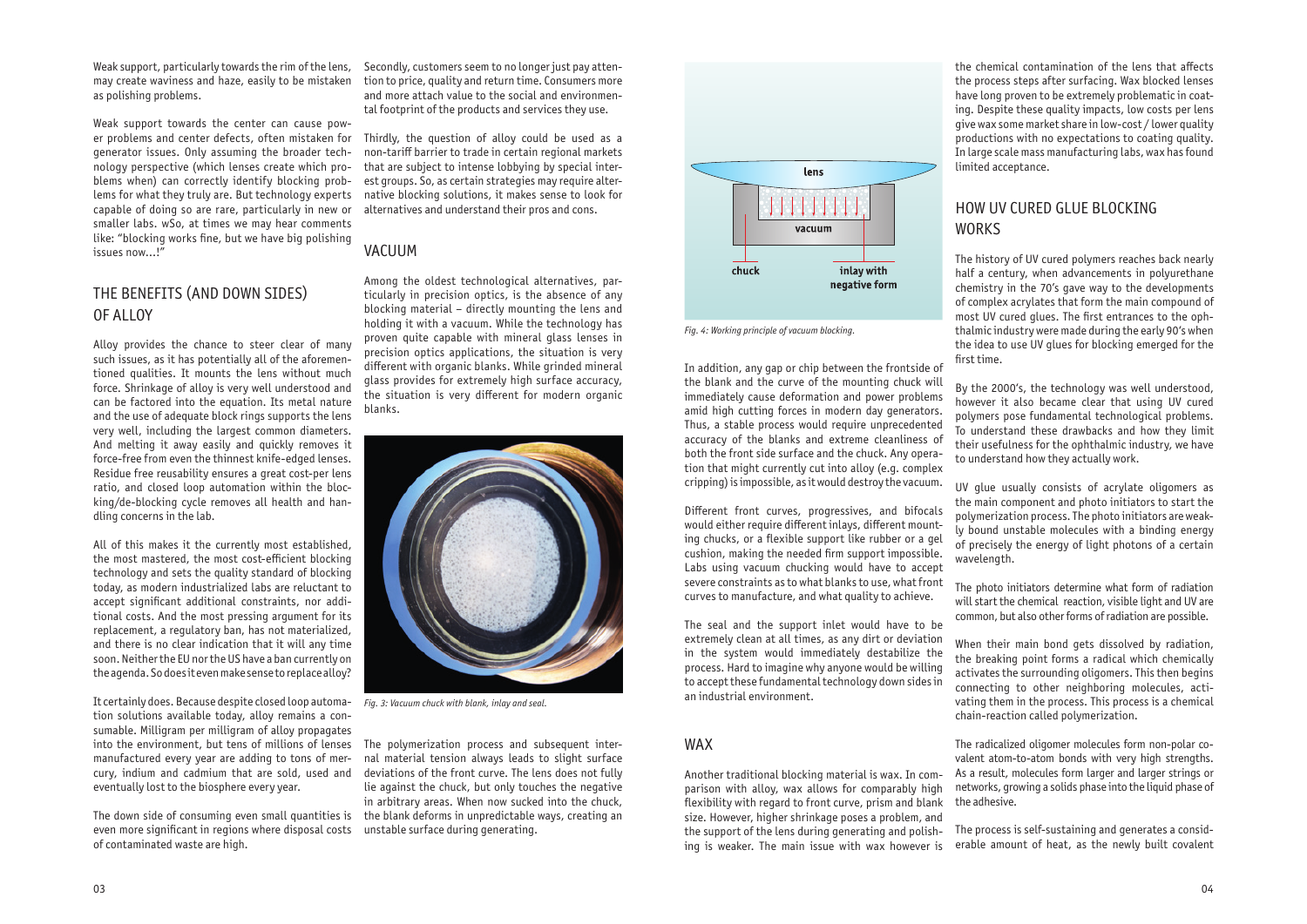bonds are stronger than the weaker ones before. In other words, chemicals are activated or 'cooked', creating a permanently hardened material. The result is a thermoset, a solid plastic compound that is

>> thermally resistant >> insolvable >> mechanically resistant

The process is an irreversible chemical reaction. But as blocking needs to be reversible, the very principle of UV cured glue causes a fundamental problem.

## THE PROBLEM OF UV BLOCKING

The problem with UV glue as blocking material is that *Fig. 5: Typical defects of a UV-blocked lens, caused by weak*  the curing process is an irreversible chemical reaction, which contradicts one of the main demands of a successful blocking process.

It is certainly possible to glue a lens tightly to a block piece, but gluing it tightly in a reversible way is fundamentally impossible, as the curing process itself is irreversible.

The way this is addressed in modern day UV blocking systems is by adjusting the curing process itself either by adjusting the adhesive or the curing time or both. Shorter curing times mean incomplete polymerization, decreasing the adhesion of the glue, making it easier to remove. However, by the same principle, this sacrifices hardness and thus support of the lens, potentially creating power problems, waviness, center dots and cosmetic defects (see Fig. 5).

The reason why these effects appear is that during generating, particularly during the fast-tool operation of lathe turning, modern generators like the Schneider HSC XTS or Satisloh's VFT- orbit 2 perform the turning operation with extremely high acceleration, resulting in high force of inertia.

While the machines of today are made of polymer concrete for maximum stiffness and vibration dampening, an incompletely cured polymer film directly behind the lens becomes the weak link, allowing the lens to vibrate or budge amid the dashing diamond, causing undesirable surface errors.

A stronger cohesion to better support the lens can be achieved by fully completing the curing process, forming a strong and durable layer of thermoset between lens and block piece.

However, strong adhesion, while desirable during generating, can cause problems during deblocking, as it requires strong force either mechanically or through water jet, damaging and potentially destroying particularly thin lenses or lenses with fragile edges (see Fig. 6). While these lenses require maximum support during previous processes, this exact support is what damages them in the later ones.

The problem is that UV curing is an irreversible chemical reaction. Hardness, or more precisely, adhesion and cohesion of the thermoset once introduced into the polymer during curing, will stay in regardless of further process needs. For most applications of UV cured adhesives, this is very desirable, as the adhesive process is meant to last for the lifetime of the product (for instance during spin coating). For ophthalmic surfacing, however, it is a problem. Thermosets are not made (and are not meant) to be reversible.

That is the fundamental difference to blocking: here the connection is not meant to last, as it is only a very brief necessity during surfacing. As blocking needs to be reversible, thermosets in principle cannot fulfill modern day industry needs. Wherefore, from the author's point of view, blocking needs a UV-free technology.

## HOW EFT SOLVES THE PARADOX OF UV BLOCKING

As the process of blocking requires substantially different levels of firm support during the process chain, with strong support needed first and weak adhesion needed subsequently, a substance generating firmness out of an irreversible chemical reaction appears inapplicable.

To fulfill the fundamental need of reversibility of Waals forces between the molecules as a whole. the blocking process, the fundamental principle of hardening is required to be reversible too. The aforementioned technologies alloy, vacuum and wax all fulfill this.

#### Ever more powerful generators ...



High productivity needs ...  $-$  High quality standards  $\ldots$ \_ Ubiquitous inline measurement devices ... ... require maximum adhesion!

#### Deblocking of ever thinner lenses ...



Minimal center thickness ... Sports glasses and decentration prisms ... \_High index materials ... ... require minimum adhesion!

Alloy and wax both harden as a result of a phase change from liquid phase to solid phase and back again, while vacuum chucks work through a reversible pressure difference between the chuck and the outside. As discussed, these technologies all have significant down sides, requiring yet another technological approach.

Eco Fuse Technology (EFT), a thermoplastic compound specifically designed for ophthalmic lens blocking, offers a new solution. Thermoplastic polymers do not form network covalent solids like thermosets, but molecular solids bound by weaker intermolecular bonding EFT consists of a number of chemically stable polymers that form semi crystalline solids.

The solid state provides excellent support, both static and dynamic, transferring cutting forces straight into the machine bed. The high Young's Modulus required to transfer the forces with as little deformation as possible is based on the specific semi crystalline structure of the solid com-

pound.

However, unlike thermosets, their solidity is not caused entirely by non-polar covalent bonds, but by a carefully designed combination of irreversible intramolecular covalent bonds on the one hand and reversible intermolecular bonding on the other hand: hydrogen bonds between certain polar groups within the molecules and van der Hydrogen bonds and particularly van der Waals forces are highly distance-dependent, yet 10-100 times weaker than the covalent bonds within the molecules.



*Fig. 6: Typical defects of a UV-blocked lens caused by strong adhesion during de-blocking*



*adhesion during generating.*